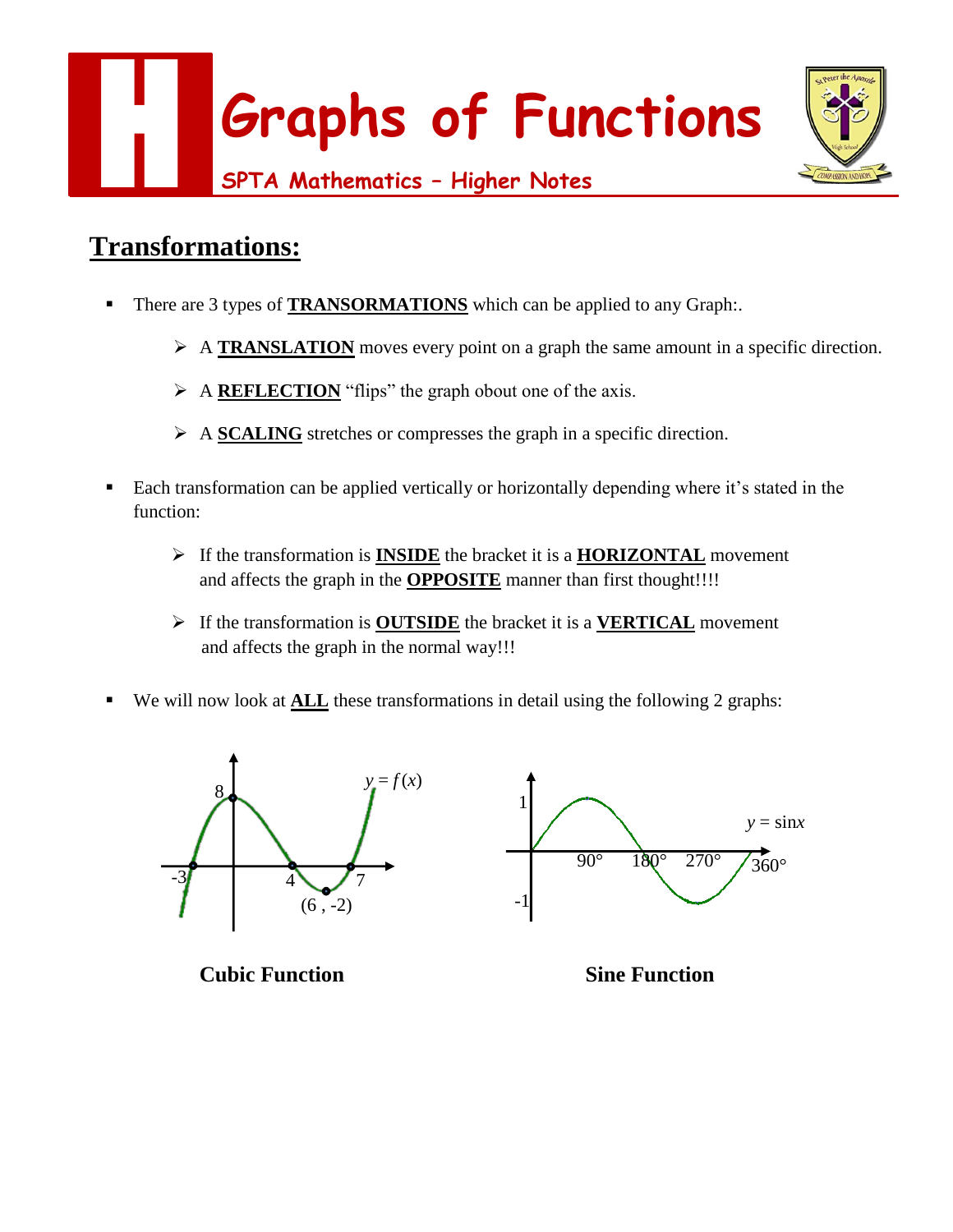### **Translations:**

There are 2 types of **TRANSLATIONS** which can be applied to a Graph:.

 $\triangleright$  Horizontally:  $f(x + a)$  This will cause the graph to move parallel to the *x*-axis; to the **LEFT** if  $a > 0$  and **RIGHT** if  $a < 0$ Only the *x*-coordinate will change

**Opposite from the way you thimk!!**

 $\triangleright$  Vertically:  $f(x) + a$  This will cause the graph to move parallel to the *y*-axis; **UP** if  $a > 0$  and **DOWN** if  $a < 0$ Only the *y*-coordinate will change

#### **Examples:**



**You must annotate the graph by marking in ALL the given points on the new graph to gain full marks!!!**

**b**)  $y = f(x) - 5$ Shift the Graph **DOWN** 5 **c**)  $y = \sin x + 2$ Shift the Graph **UP** 2  $(6, -7)$  $(-3, -5)$   $\bullet$   $(4, -5)$   $\bullet$   $(7, -5)$ 3 3 1  $y = \sin x + 2$ 

90° 180° 270° 360°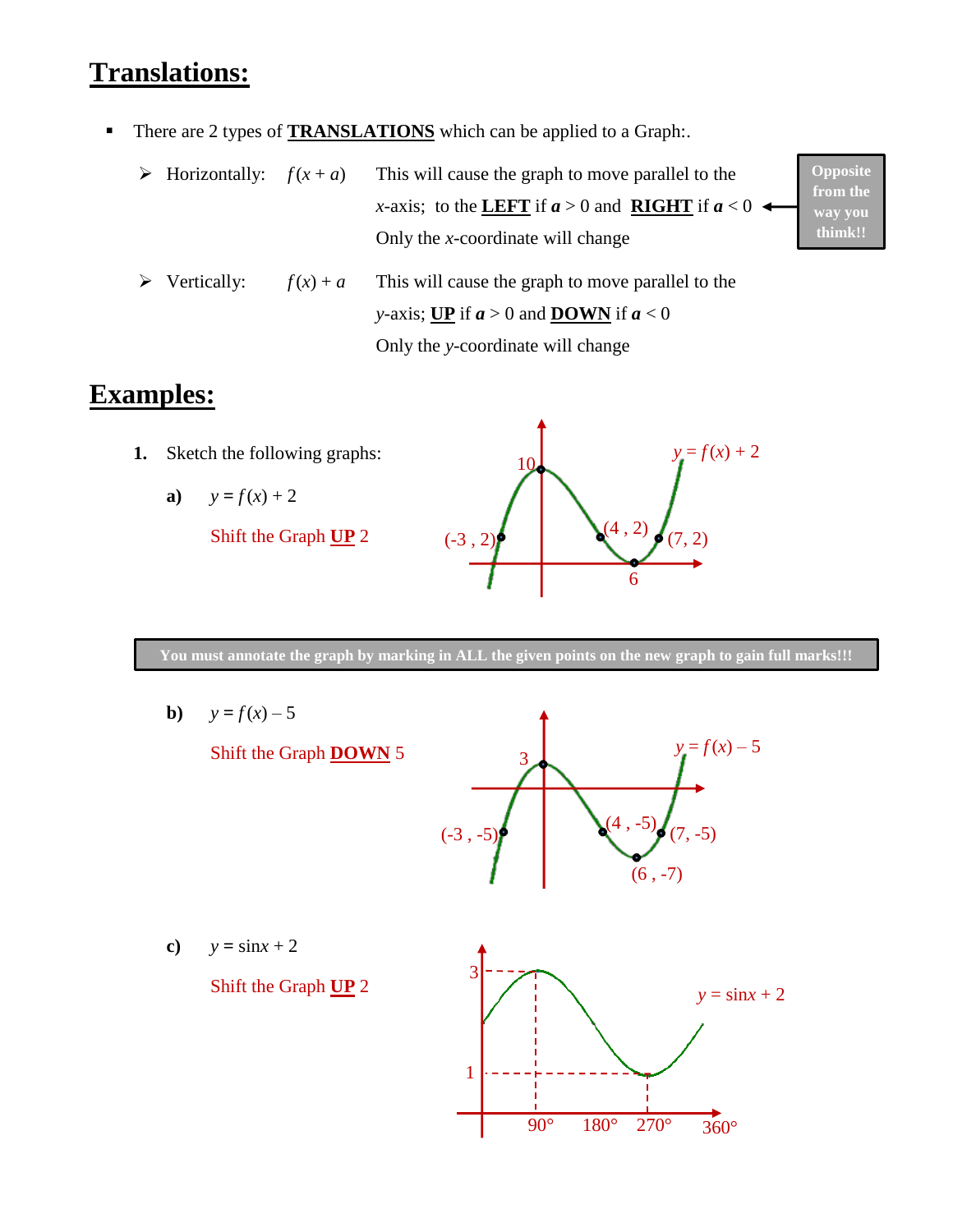**2.** Sketch the following graphs:



### **Reflections:**

- There are 2 types of **REFLECTIONS** which can be applied to a Graph:.
	- $\triangleright$  *x* axis:  $-f(x)$  Reflects the graph in the *x*-axis. Changes the signs of all the *y*-coordinates, *x* stays the same!
	- $\triangleright$  *y* axis: *f* (–*x*) Reflects the graph in the *y*-axis. Changes the signs of all the *x*-coordinates, *y* stays the same!

#### **Examples:**

- **3.** Sketch the following graphs:
	- **a**)  $y = -f(x)$

Reflect the Graph in the *x***-axis**

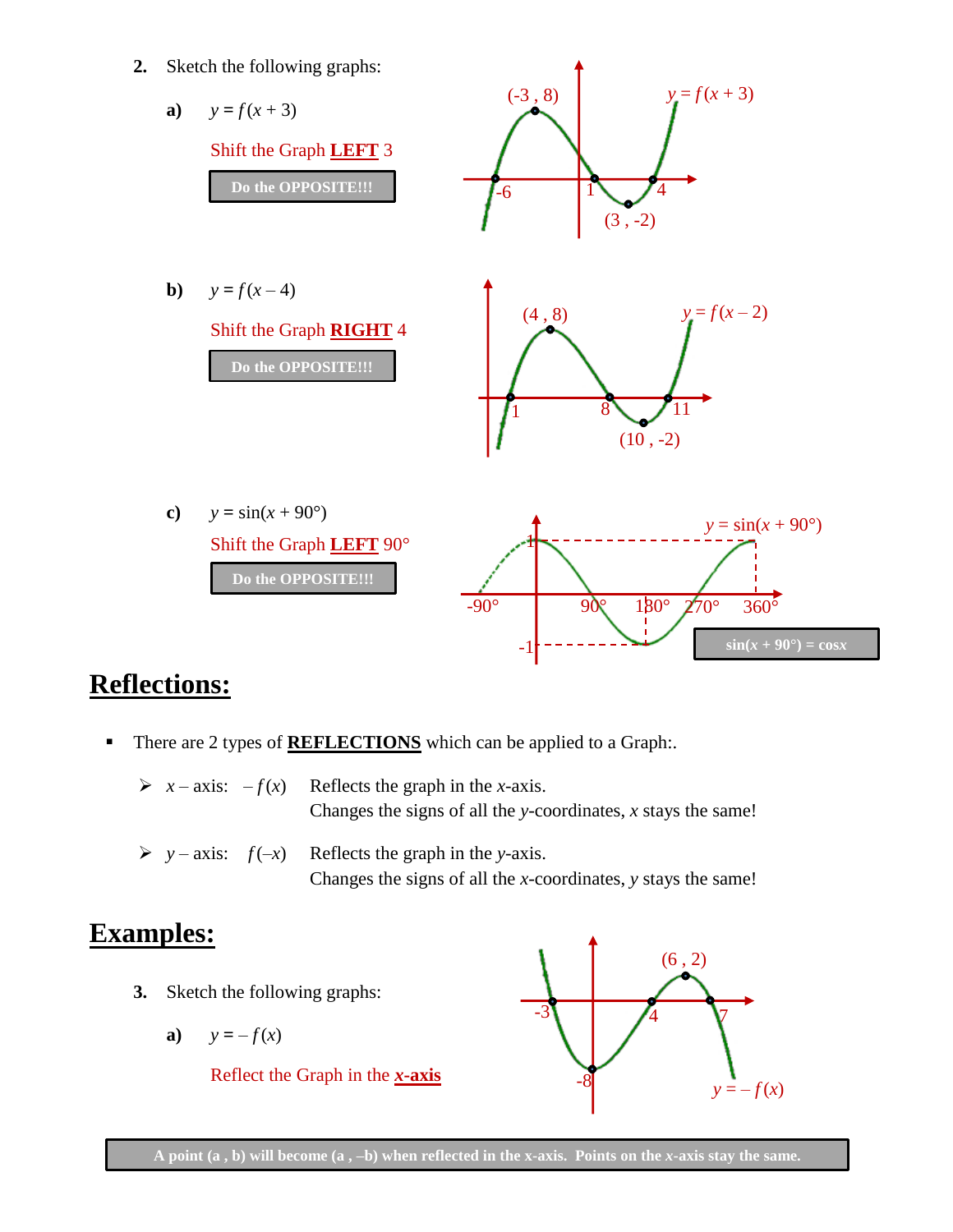

**A point (a , b) will become (–a , b) when reflected in the y-axis. Points on the** *y***-axis stay the same.**

**b**)  $y = \sin(-x)$ 

Reflect the Graph in the *y***-axis**



Notice that the graph of  $y = sin(-x)$  above is the same as the graph of  $y = -sinx$  in example 3 above. This means that we can write  $sin(-x) = -sinx$ . We will see more of this later in the course.

# **Scaling:**

There are 2 types of **SCALINGS** which can be applied to a Graph:.

|   | $\triangleright$ Horizontally: | f(kx) | This will cause the <b>WIDTH</b> of the graph to be changed as follows:  |                                 |
|---|--------------------------------|-------|--------------------------------------------------------------------------|---------------------------------|
|   |                                |       | <b>STRETCHED</b> if $k < 0$ or <b>NARROWED</b> if $k > 0$                | <b>Opposite</b><br>from the way |
|   | Vertically:                    | kf(x) | Only the <i>x</i> -coordinate will change.                               | you thimk!!                     |
| ➤ |                                |       | This will cause the <b>HEIGHT</b> of the graph to be changed as follows: |                                 |
|   |                                |       | <b>STRETCHED</b> if $k > 0$ or <b>COMPRESSED</b> if $k < 0$              |                                 |
|   |                                |       | Only the y-coordinate will change.                                       |                                 |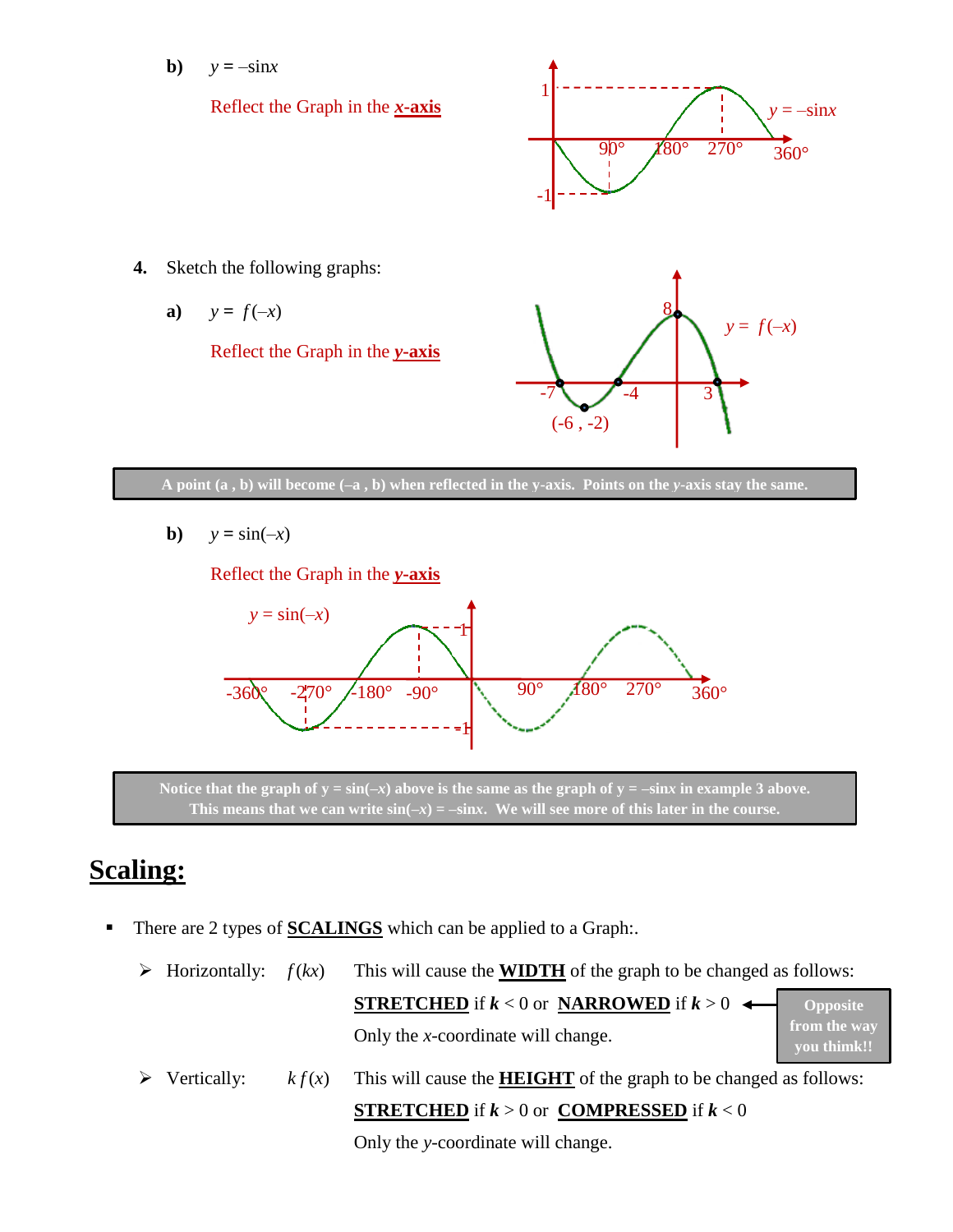# **Examples:**

- **5.** Sketch the following graphs:
	- **a**)  $y = f(2x)$

**NARROW** the Graph horizontally by a factor of 2

**Do the OPPOSITE!!!**



**b**)  $y = f(\frac{1}{2}x)$ 

**STRETCH** the Graph horizontally by a factor of 2 **Do the OPPOSITE!!!**



**c**)  $y = \sin 2x$ 

**NARROW** the Graph horizontally by a factor of 2

**Do the OPPOSITE!!!**



**d**)  $y = \sin \frac{1}{2}x$ 

**STRETCH** the Graph horizontally by a factor of 2 **Do the OPPOSITE!!!**



 $y = 3f(x)$ 

 $-3$  |  $\lambda$   $7$ 

24

- **6.** Sketch the following graphs:
	- **a**)  $y = 3f(x)$

**STRETCH** the Graph vertically by a factor of 3

The *x*-coordinate stays the same!!  $(6, -6)$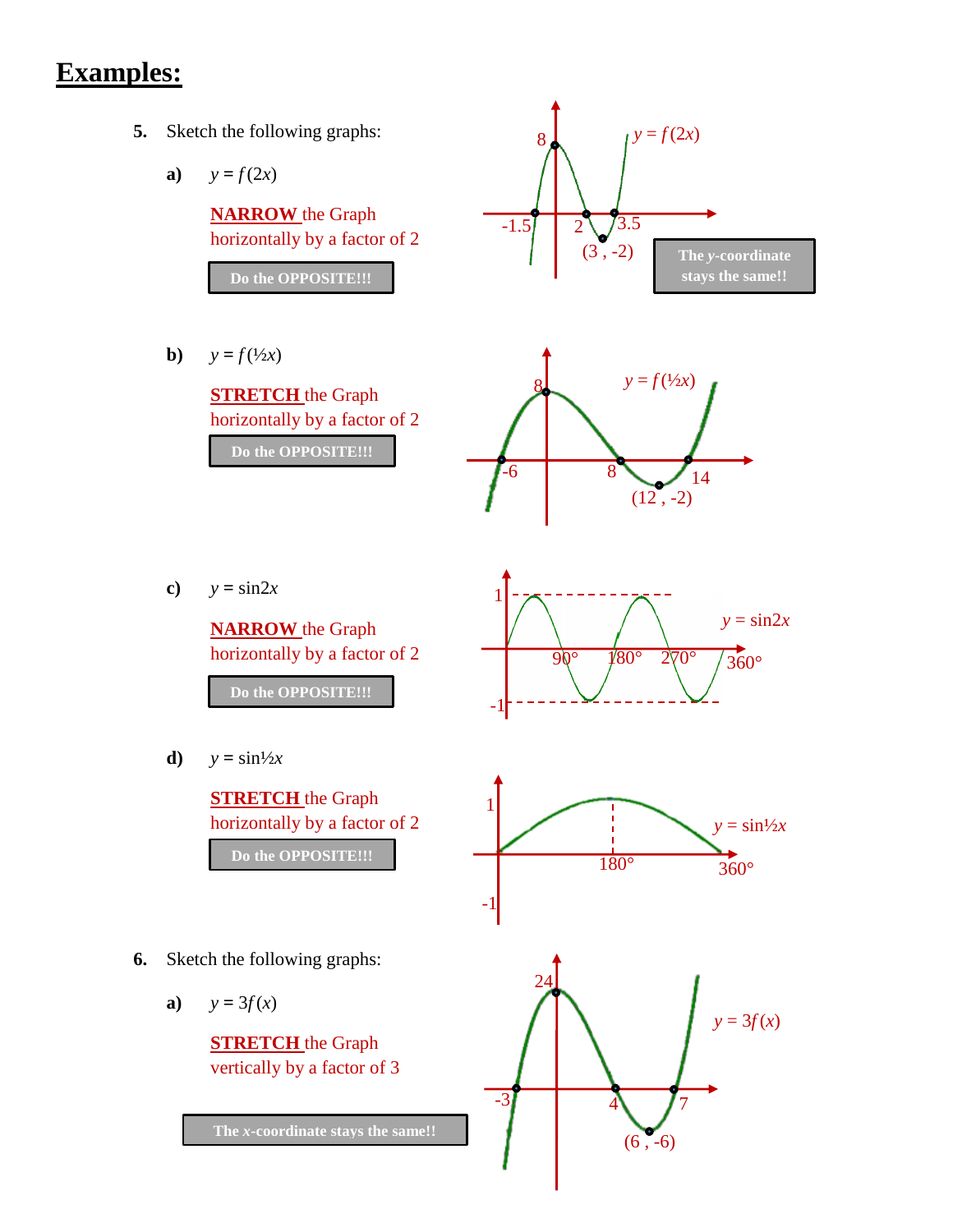



#### **Examples - Combined Questions:**

- Usually you are asked to sketch a graph with 2 (or more) transformations as follows:
	- **7.** Sketch the following graphs:

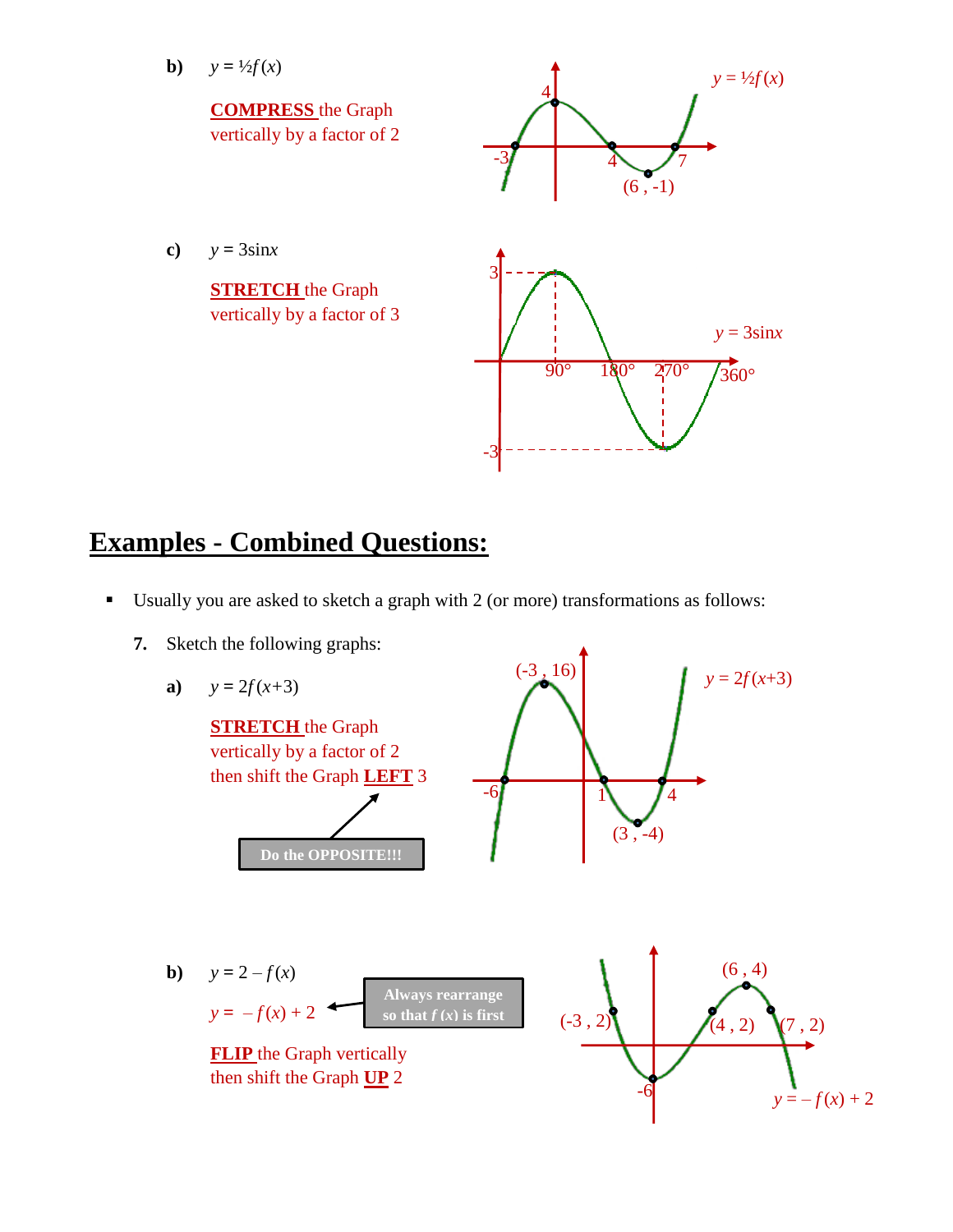**c**)  $y = 3\sin x + 5$ 



#### **Examples - Related Exponential & Logarithmic Graphs:**

Remember **EXPONENTIAL** graphs,  $y = a^x$ , always pass through the points: (0, 1) & (1, *a*)

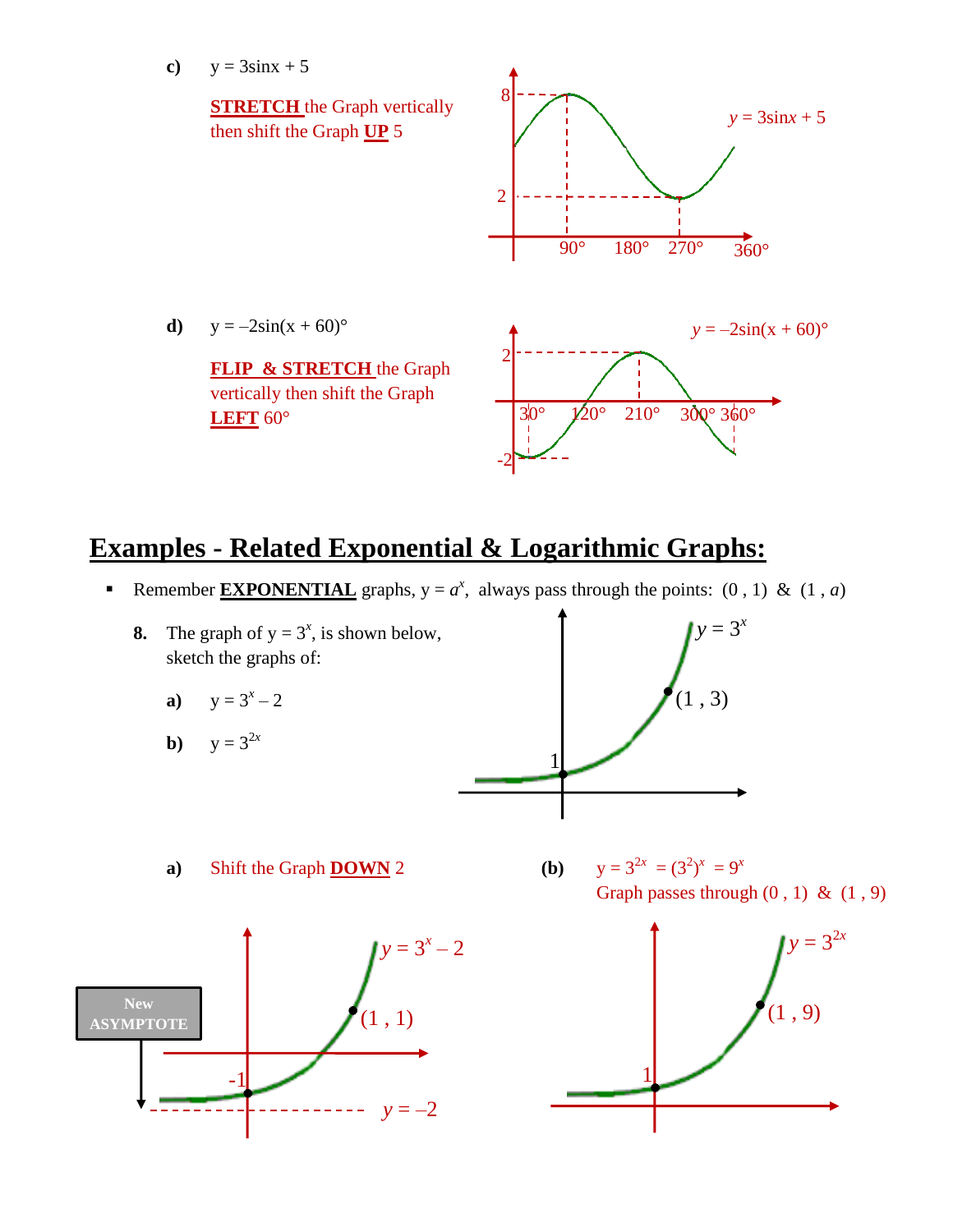Remember **LOGARITHMIC** graphs,  $y = Log_a x$ , always pass through the points: (1,0) & (*a*, 1)



## **Examples - Finding Related Graph Equations:**

- You may also be given the Graph and asked to find the equation of the curve.
	- **10.** For the graph opposite find the values of *a* and *b* and then state the curves equation.